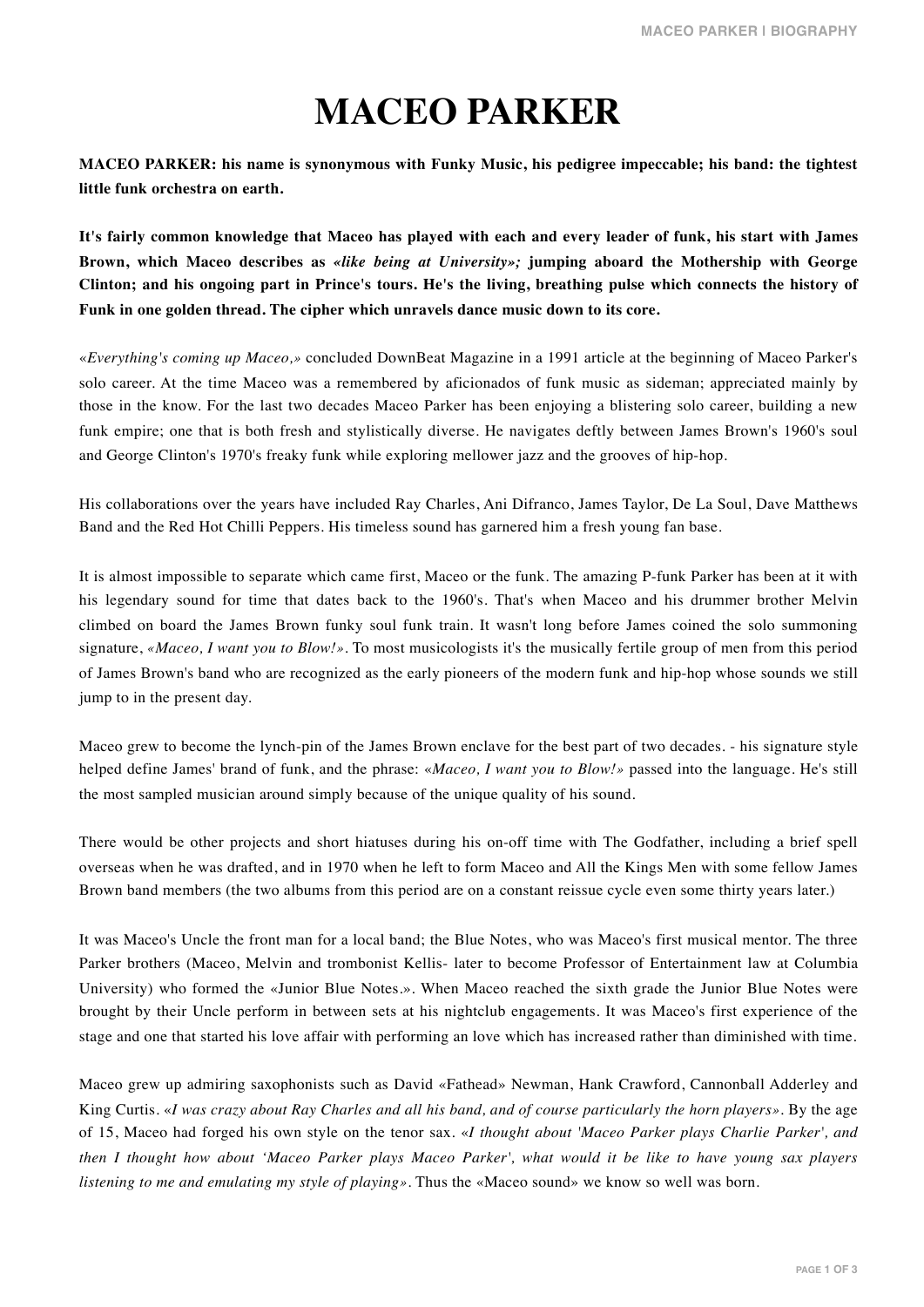In the mid '70's Maceo hooked up with George Clinton, and the various incarnations of Funkadelic, Parliament and Bootsy Collins. He now had worked with the figure heads of Funk music at the height of their success. From the breathtaking shows of James Brown to the landing of the Mothership, Maceo has been there: as close as it gets to some of the most exciting moments in musical history, delivering his sound as a constant point of reference.

In 1990 the opportunity came for Maceo to concentrate on his own projects. He released two successful solo albums: Roots Revisited (which spent 10 weeks at the top of Billboard's Jazz Charts in 1990) and Mo' Roots (1991. But it was his third solo album, Maceo's ground breaking CD Life on Planet Groove, recorded live in 1992 which soon became a funk fan favorite. Planet Groove also served as a calling card, boosting Maceo's contemporary career as a solo artist for a college aged audience, and bringing into being his catch phrase *«2% Jazz, 98% Funky Stuff.»*

And so began Maceo's relentless headlining touring. Bringing his top notch, road-tight band and superlong shows to people all over the world. *«I feel it's my duty as an artist to go as many places as I can, especially if the people want it.»* says soft spoken North Carolina native. He doesn't come out on stage in a diaper or a velvet swirling cape, no giant spaceships or 50 person entourages, nothing except the core of his musical soul which he lays open every time he blows his horn.

In 2003, after several years as Band Leader for the Rhythm and Blues Foundation Awards Maceo received a Pioneer Award from the Rhythm and Blues Foundation for his contribution as a sideman to the genre of R & B.

Since 1999 Maceo has participated in some of Prince's groundbreaking tours when not on the road with his own group, and continues to do so as a special guest when his own schedule allows.

Maceo's albums Funk Overload, Dial M-A-C-E-O and Made by Maceo entered the top 40 in the European charts upon release. Dial M-A-C-E-O features guest spots from the Mistress of folk music Ani DiFranco, Prince, and a quite different James from the one we have come to associate with Maceo: James Taylor, while School's In from 2005 is about as Funky as a studio album can be.

At the beginning of 2007 Maceo had a chance to fulfill one of his dreams: working with a Big Band. With Grammy Award Winners the WDR Big Band from Cologne Germany, he broadcast and performed a live series of shows paying tribute to Ray Charles and released the album *Roots and Grooves*, a live recording taken from these shows which also features Dennis Chambers and Rodney «Skeet» Curtis. The album received huge critical acclaim, and Maceo has followed up with a recording to be released in 2012: *Soul Classics*. Along with WDR Big Band the album features drummer Cora Dunham Coleman and bassist Christian Mcbride.

In July of 2012 Maceo was presentedwith Les Victoires du Jazz in Paris: a Lifetime Achievement Award for his contribution to music. The same weekend he was presented with an Icon Award at the North Sea Jazz Festival in Rotterdam, with the following inscription:

**«Maceo Parker, a music-maker and world-class performer for almost fifty years, distinguishes himself through exceptional musicality and craftsmanship. The inspired and indefatigable saxophonist has made an indelible mark on soul, funk and jazz.**

**The unique sound of James Brown owes a sizable debt to the talent and inspiration of Maceo Parker, and Brown recognized it openly. Parker's name found its way into Brown's lyrics: «Maceo, blow your horn!» Prince also tips his hat to Parker referring to him as 'The Teacher'.**